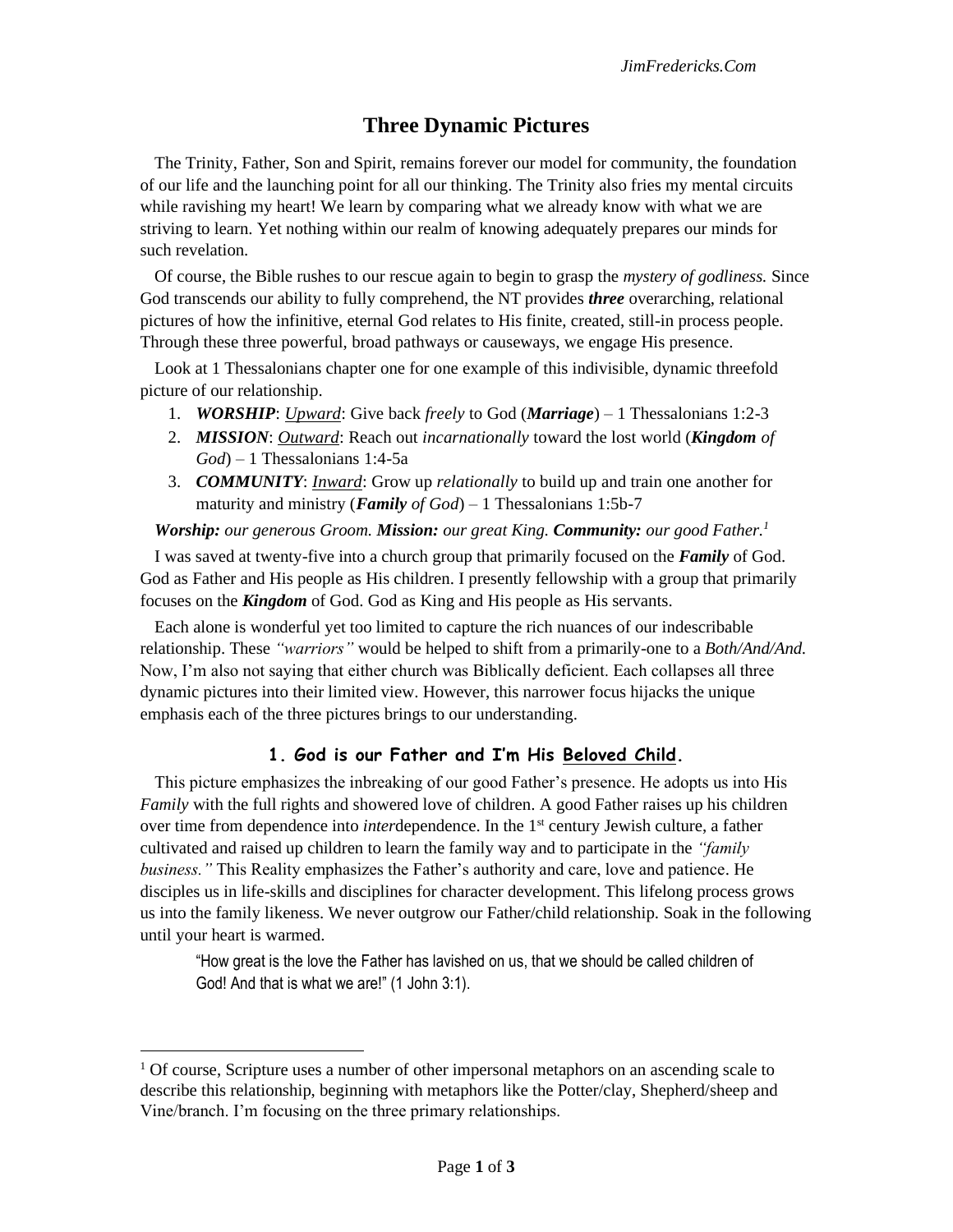## **2.** *God* **is our** *King* **and I'm His** *servant-warrior.*

This depicts the inbreaking of God's Kingly presence in all His greatness. In the *Kingdom* of God, He trains His people to go to war as fully equipped and competent young warriors. We respond to our King's orders to rescue and free captives as He strategically places us where He needs us. When Jesus came, He threw down the gauntlet to Satan. *"I have come to destroy your works and to take back the strongman's possessions"* (1 John 3:3:8b; Mark 3:27). One aspect of our life as His intimate allies is on the battlefield in an attack-counterattack mode in the world as His trained army. We respond as His faithful soldiers in battle. *"Yes, Sir!"* None dare go AWOL. Our Commander-in-Chief calls us to warfare.

## **3. God is our Groom/Husband and I'm His lovely Bride/Wife.**

How do we attempt to get our minds around the fullness of our relationship with our Ephesians

3:20 God? The NT lifts us up to the heights! Such intense intimacy revealed in marriage was impossible in the OT before Jesus. He displayed His Father more fully and also our *identity* as image-bearers.

He gives Himself wholeheartedly to us as His Bride. The inbreaking of God's presence as our generous Groom begins as we believe Him and return such amazing love, He yearns for us to give ourselves wholeheartedly to Him as our closest friend and passionate lover like with familiar words from the *Song of Songs*.



The writers use the intense intimacy of a married couple to

push the frontiers of our imaginations. They employ the romantic love between a husband and his wife as most powerfully incarnating this deepest longed-for human spiritual interaction between God and His followers. As Paul describes a husband's love-commitment to his wife in detail in Ephesians 5:31-32, he provides insight into Genesis 2:24 as he finishes with this.

For this reason a man shall leave his father and his mother and be joined to his wife, and the two shall become one flesh. This mystery is great; but I am speaking with reference to **Christ** and the **church**.

Stop a moment and think how audacious such intimacy as a marriage is! Jesus is the *generous Groom* ravished by love for His people as His bride, and our heart becomes unhinged! This picture of lasting friendship (John 15:12-17) is so intimate that Scripture waited until the coming of Jesus to clearly reveal such a relationship (Ephesians 5:32; Revelation 19:7).

*Do you feel God's spiritual desire for you that matches the physical desire of a groom on his wedding night for his bride?* 

Saturate you heart with this vision Paul paints of our intimate relationship with Christ. He compares Jesus' relationship with these followers of Jesus in Corinth with a husband intensely in love with His wife.

I am jealous for you with a godly jealousy. I promised you to one husband, to Christ, so that I might present you as a pure virgin to him (2 Corinthians 11:2).

Our minds can scarcely conceive such an intimate relationship with our all-powerful and allknowing Creator and Sustainer! Please don't settle until you do at times. Don't rest satisfied to be